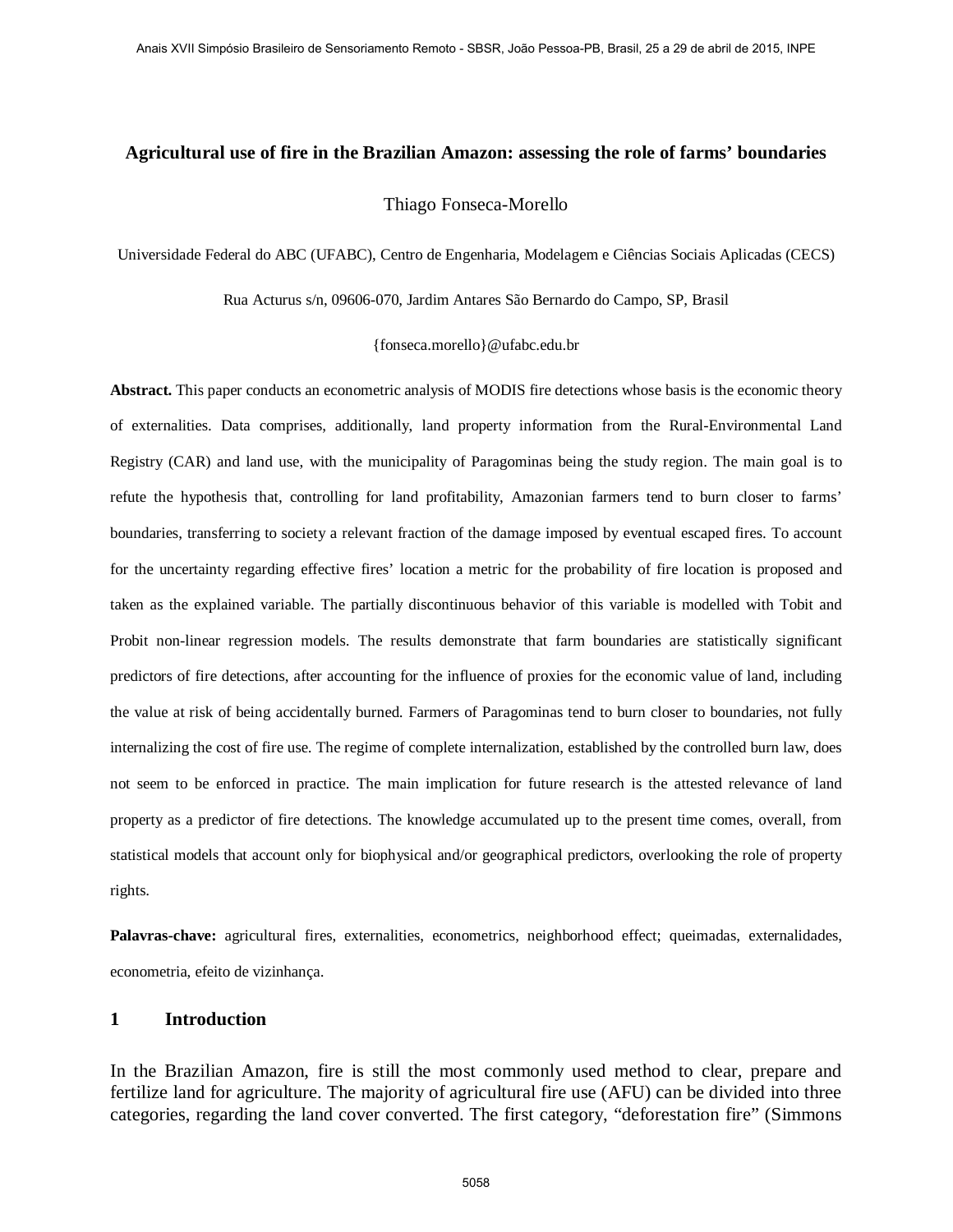et al. 2004), is characterized by the opening of new cultivation areas through the burning of primary or mature secondary forest. The second category, "fallow fire," relates to the burning of secondary vegetation in fallow areas. The third possibility, "pasture fire", is the burning of old pastures to eliminate weeds and promote pasture renewal (Nepstad et al. 2001, Sorrensen 2000 and 2004, Simmons et al. 2004, Cochrane: 2009, p. 393).

Results from a number of research programs, including Studies of Human Impact on Floodplains and Forests in the Tropics (SHIFT) and Alternatives to Slash and Burn (ASB), have demonstrated that the persistence of AFU cannot be attributed to the lack of technological alternatives (Denich et al. 2005, Tomich et al. 1998). Vegetation can be removed manually using an axe or chainsaw or with equipment, i.e. tractors. Fertilization of soil can be achieved using organic and/or chemical treatments and weeds can be managed both manually and with herbicides. Nevertheless these non-fire alternatives are more demanding in terms of both financial and human capital; they tend to be, in the short term, less economically rewarding.

However, short-term cost-benefit can be, at least partially, compensated by the risk of damaging crops, pasture, fences, infrastructure and machinery (Mendonça et al. 2004, Bowman et al. 2008) when the fire goes out of control, spreading beyond the targeted location. Of course, this depends on the fraction of the total expected damaged borne by the farmer at the fire's source. The smaller the fraction, i.e., the larger the fraction transferred for neighbors and society as a whole, the less relevant for farmers is, in practice, the risk of accidental fires. But how relevant is the socialization of accidental fire risk, currently, in Brazilian Amazon?

To answer this question, the paper aims to test the hypothesis that farmers select parcels for treating with fire accounting not only for the economic return of the operation, but also for how distance parcels are from farms boundaries, which are "natural" thresholds for risk internalization.

The analysis is based upon geo-referenced data on fire use, land use and farm boundaries for the municipality of Paragominas (19,342  $km^2$ ) located in the east of the state of Pará, Brazilian Amazon.

### **2.Method**

## **2.1 Theory**

That accidental fires can induce several damages is sufficiently stressed in the literature. A farmer, deciding where to burn, can raise the risk of losses through accidental fires his/her neighbors face if the spot chosen is too close to the farm boundaries (Morello, 2013, chapter 3).

Between two parcels whose profit generating potential differ only negligibly and which are also surrounded by parcels only slightly different in their economic potential, the parcel closer to farm boundaries is the best option for being treated with fire, from the strict standpoint of the individual farmer. The reason is clear: if a farmer has to compensate only partially his/her neighbors for damages caused by fires s/he started, boundary parcels are always more attractive - depending, of course, on their profitability.

### **2.2 Econometric approach**

Let the land area of a farm be divided into locations delimited by the overlapping of a map registering farms' boundaries with a grid of squared cells of a fixed size, thereby obtaining two classes of "polygonal locations": (i) interior-perfectly-squared-shaped-polygons and; (ii) border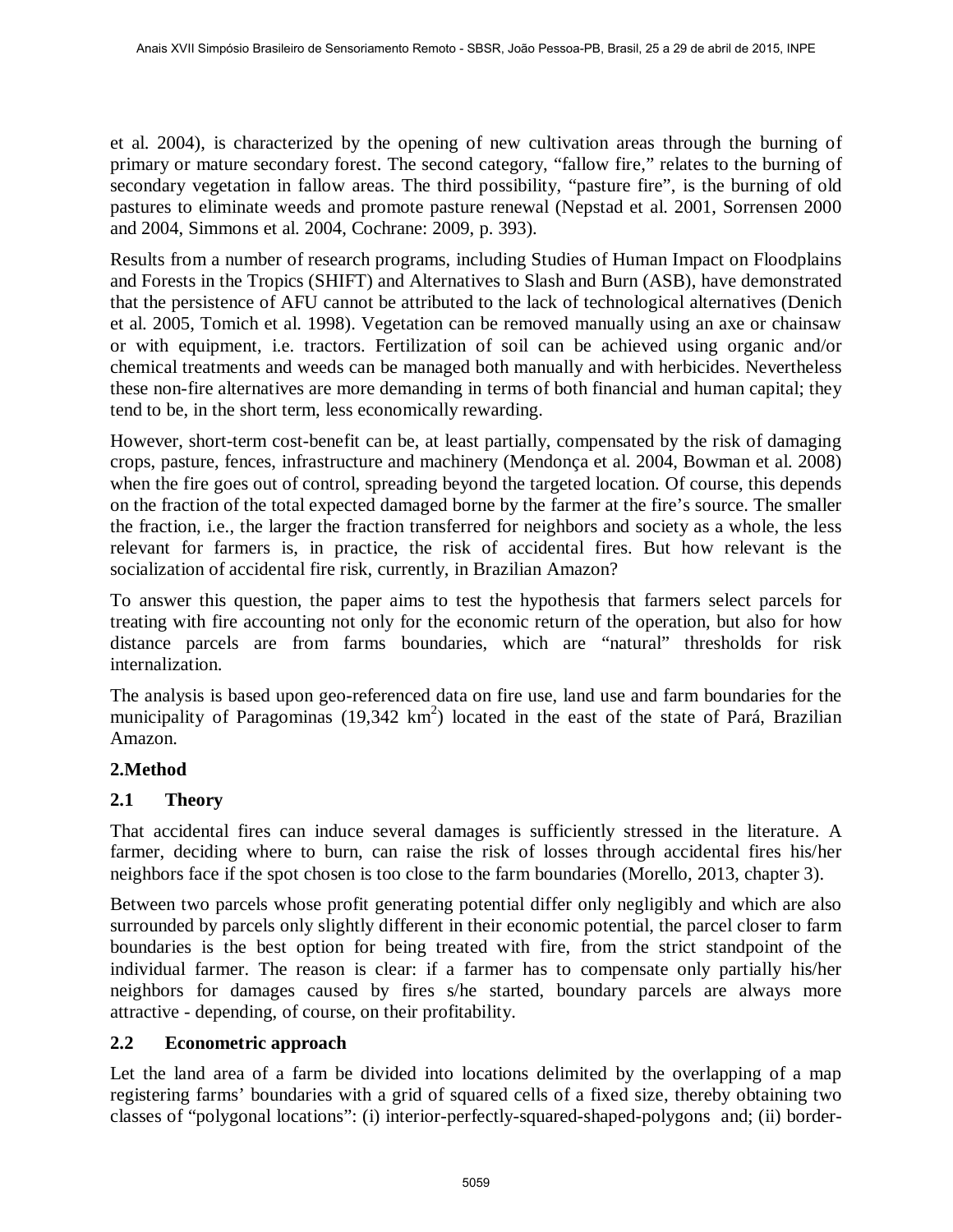polygons whose shape is molded, overall, by the outline of the farm boundary. Pieces of land belonging to these two classes are, in what follows, referred as "land parcels," or, synthetically, as "parcels."

As proposed in the theoretical model, the private benefit, or pay-off, of fire, conceived as a tool for converting the land cover of parcel "i," is given by:

$$
PNB^e_i = \Pi (LC_i) - E(L_i) + d\_int_i (1)
$$

where  $\Pi(LC_i)$  is the economic return of the land conversion,  $E(L_i)$ , is the expected monetary value of losses caused by accidental fires and d\_int a binary variable indicating with unitary value if the parcel is an interior polygon, being, thus, located more than 1km away from the farm boundaries, and with zero if not.

The economic return of land conversion, or the potential-effective profit differential, is proxied by parcel's slope, its distance to roads, total area and the amount of its area allocated to crops, pasture or silviculture (to be referred as "CPS" area), which are the main income-generating activities of rural properties of the study region.

The general structure of the econometric model is

$$
P(y=1|Z, d\_int) = \Phi(\beta + \Gamma Z + \delta d\_int) (2)
$$

where  $P(y_i=1|z_1)$  is the probability of parcel "i" to be treated with fire and Z the vector of control variables and  $\Phi$  is the standard normal cdf.

### **2.3 Data and variables**

Hotpixel data were collected from MODIS Active Fire & Burned Area Products website (http://modis-fire.umd.edu/index.html), only for the year of 2010, in order to match the period of the land use map.

Owing to the 1km resolution of the data, the effective fire source can be located anywhere within the radius of 1km from the reported fire detection. The actual location can thus be conceived as being randomly distributed with equal probability along a circular 1km-radius buffer centered in the reported location. The share of the buffer's area which overlaps a land parcel is a metric for the probability of the detected fire to have taken place in the parcel. Since multiple fire-detectioncentered buffers can overlap a parcel, the maximum size of overlapping, measured as the share of the buffers' total area, is taken as the final metric for the probability of a parcel being treated with fire.

The database of the Rural Environmental Registry ("RER" or "CAR," in Portuguese) contained, up to April 2010, information on 83% of the municipality's rural property area.

To define parcels, the property polygons were partially subdivided by overlapping the map with their boundaries with a grid of 1 km x 1 km. The huge size of properties guarantees that fragments smaller than the whole are obtained for all properties. This is demonstrated by the numbers in Table 1, with statistics for total farm area and number of parcels.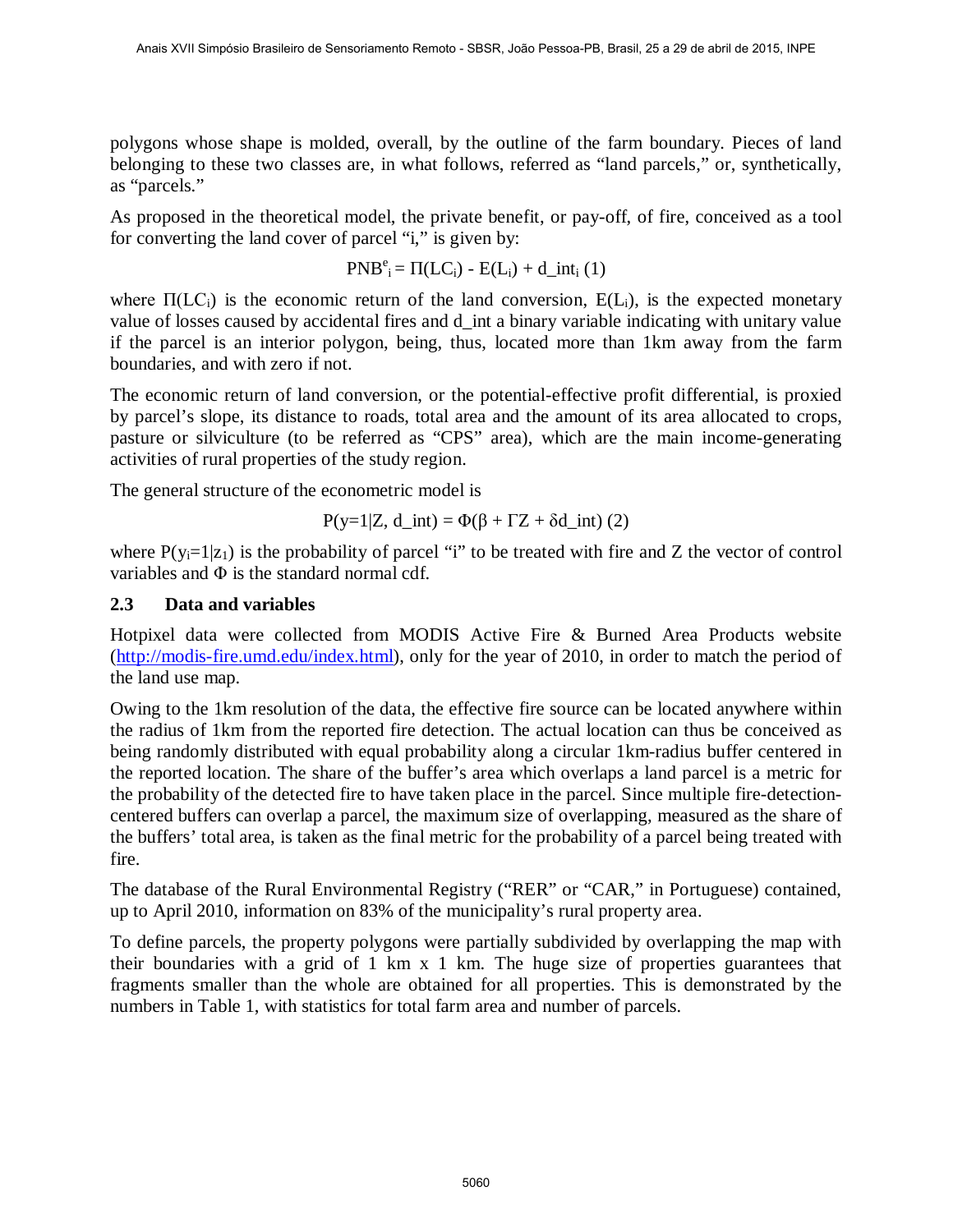| <b>Table 1</b>              | Statistics for total farm area and number of parcels (farm level) |                   |       |        |       |        |      |
|-----------------------------|-------------------------------------------------------------------|-------------------|-------|--------|-------|--------|------|
| <b>Stat</b>                 | N                                                                 | $N(area < 1km)^a$ | mean  | median | Sd    | max    | min  |
| Farm<br>area (km)           | 136                                                               | 5                 | 28.70 | 18.57  | 33.01 | 225.38 | 0.55 |
| <b>Number</b><br>of parcels | 136                                                               | $DA^b$            | 42.84 | 30.50  | 40.91 | 267    |      |

<sup>a</sup>number of farms with total area below 1 km, <sup>b</sup>does not apply.

TerraClass 2010 is the information source for land use. Description of the classes and methodology can be found in INPE (2011 and 2013a). Categories were aggregated when capturing roughly the same land use, and excluded from analysis when they correspond to land uses that (a) could not be observed/ identified; (b) cannot be converted to primary activities (such as urban areas, water, mining sites, etc.), thus being ineligible for studying the choice of land conversion technique (fire or not).

Table 2 lists the empirical model variables and their statistical summary is found on Table 3.

| N            | <b>Description</b>                                    | <b>Short name</b>        | <b>Measure for</b>                       | Unit     |
|--------------|-------------------------------------------------------|--------------------------|------------------------------------------|----------|
| $\bf{0}$     | Probability of fire detection                         | Fire prob                | Dependent variable                       | percent  |
| $\mathbf{0}$ | Fire detection?                                       | Fire dummy               | Dependent variable                       | binary   |
| 1            | Parcel's crop, pasture and<br>silviculture (CPS) area | Parcel's CPS area        | Potential-effective rent<br>differential | hectares |
| 2            | Slope of the terrain                                  | Slope                    | Potential-effective rent<br>differential | percent  |
| 3            | Distance to roads                                     | Income                   | Potential-effective rent<br>differential | km       |
| 4            | Own CPS area within 2km                               | Own CPS within 2km       | Expected loss from<br>scaped fires       | hectares |
| 5            | Second party CPS area within 2km                      | 2nd party CPS within 2km | Expected loss from<br>scaped fires       | hectares |
| 6            | Parcel's total area                                   | Parcel's area            | Control for area<br>heterogeneity        | hectares |
|              | Internal parcel?                                      | Internal parcel?         | Internalization of scaped<br>fires       | binary   |

### **Table 2 Variables of the model**

Note: variables indicated with number zero are explained or dependent variables, the remaining being explanatory.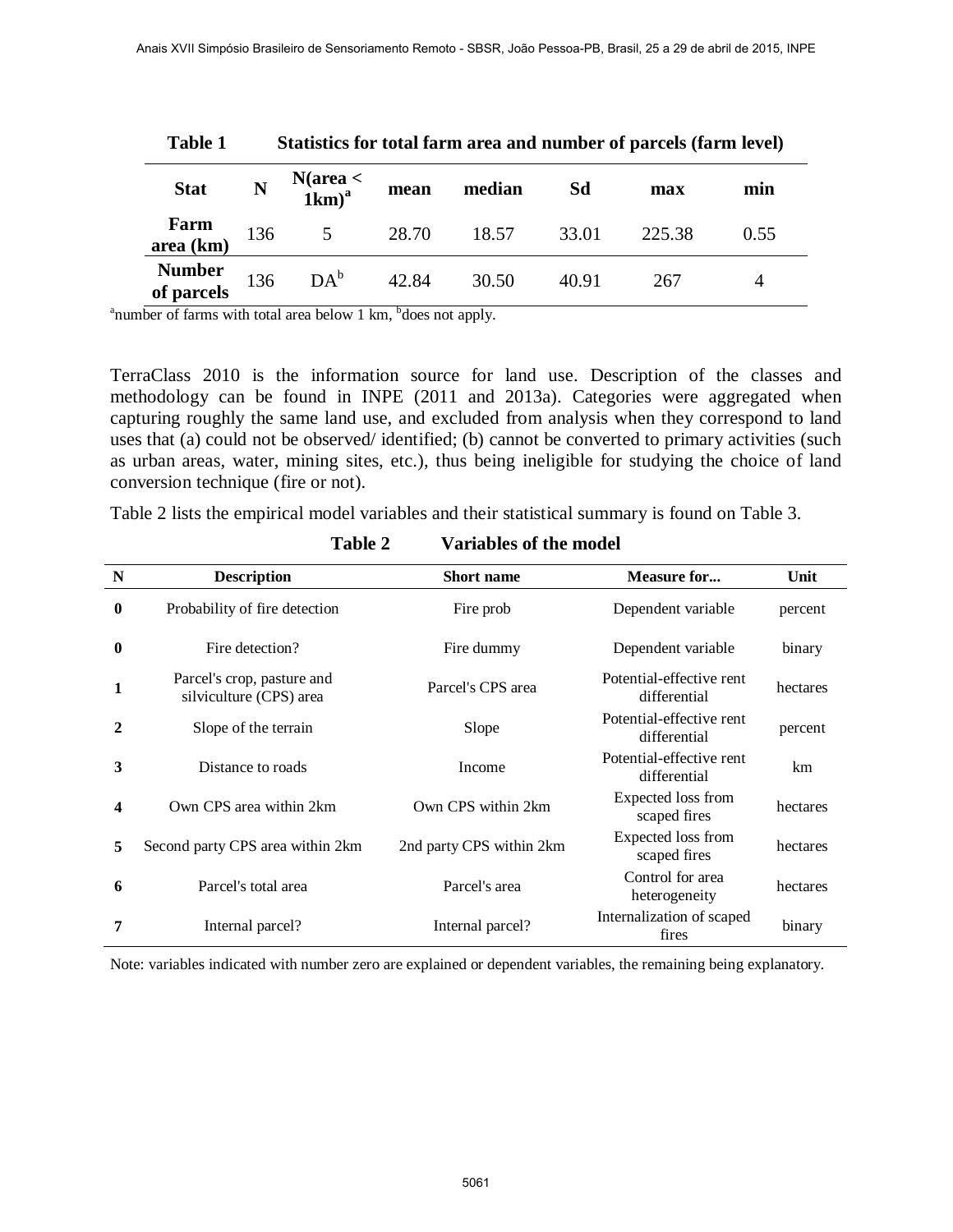|                             | Table 3 |             | <b>Statistical summary of variables</b> |                  |                |
|-----------------------------|---------|-------------|-----------------------------------------|------------------|----------------|
| <b>Variable</b>             | N       | <b>Mean</b> | <b>Standard</b><br>deviation            | <b>Minimun</b>   | <b>Maximum</b> |
| Fire prob                   | 18770   | 0,01        | 0,06                                    | $\overline{0}$   |                |
| Fire dummy                  | 18770   | 0,12        | 0,33                                    | $\theta$         |                |
| Parcel's CPS area           | 18770   | 18,33       | 28,61                                   | $\boldsymbol{0}$ | 100,00         |
| Slope                       | 18770   | 4,52        | 2,82                                    | 0,53             | 27,52          |
| Income                      | 18770   | 11,68       | 8,88                                    | $\overline{0}$   | 40,36          |
| Own CPS within 2km          | 18770   | 167,19      | 192,70                                  | $\overline{0}$   | 1068,84        |
| 2nd party CPS within<br>2km | 18770   | 164,63      | 194,89                                  | $\overline{0}$   | 1219,51        |
| Parcel's area               | 18770   | 60,60       | 36,03                                   | 1,00             | 100,00         |
| Internal parcel?            | 18770   | 0,28        | 0,45                                    | $\overline{0}$   |                |

#### **3.Results and brief discussion**

Results on table 4 do not refute the hypothesis of externalization of damages from scaped fires. After controlling for proxies for the potential-effective land rent differential and also for the value of asset at risk within 2km, the fact of a parcel being internal (or not) to the farm still have a statistically significant contribution for explaining the sample variation of the probability of fire detection. Such contribution manifests as a negative influence, i.e., internal parcels (which are at least 1km away from farms' border) have a smaller probability of being treated with fire, conditional on the incentive to convert parcel's land and on the expected loss caused by an eventual loss of control of the fire.

A willingness to burn close to farm boundaries, socializing uncertain but probable damages from accidental fires is, thus, evidenced by the results.

Both regressions are globally significant as attested by the Chi-squared and F tests.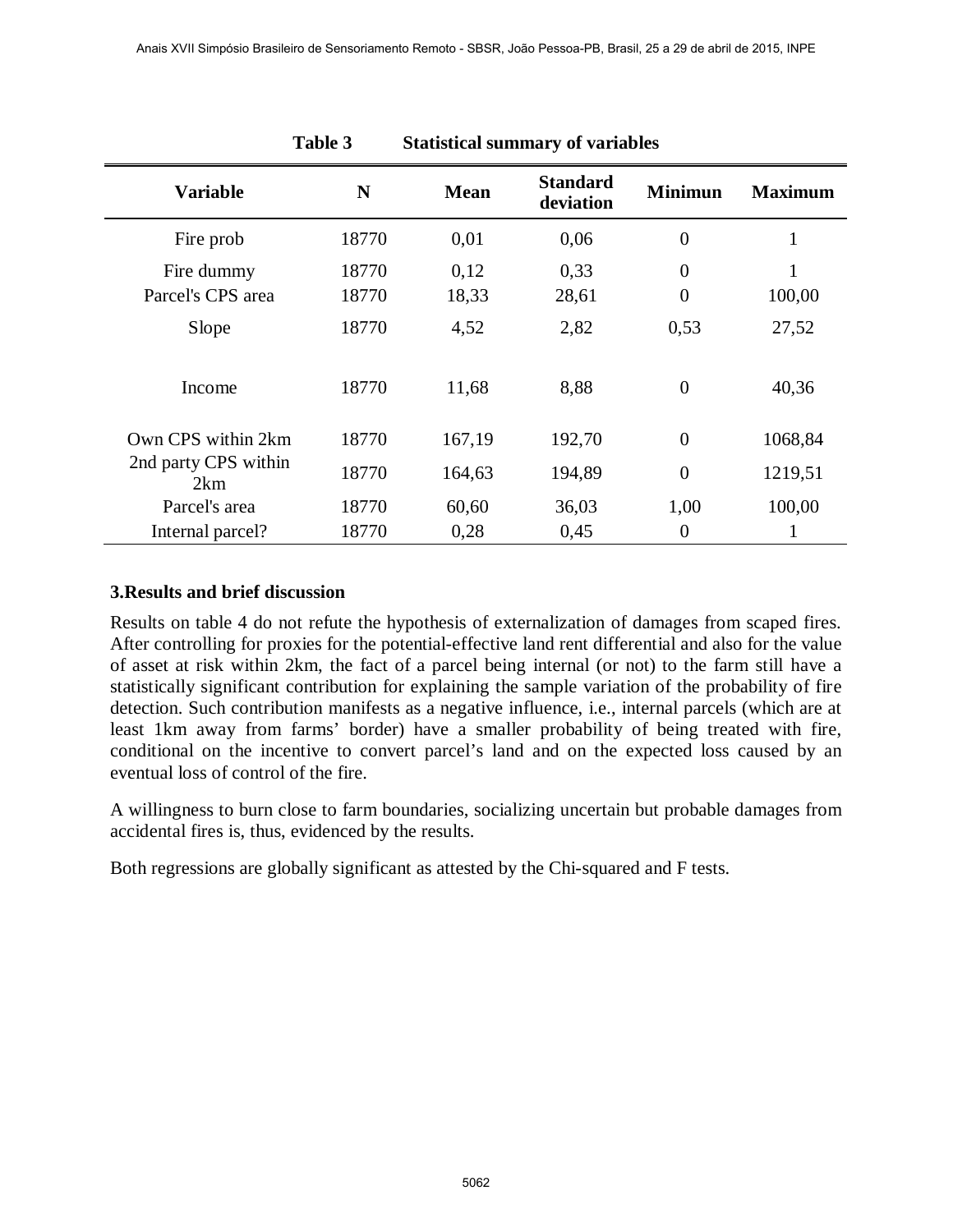|                                                  | <b>Table 4</b> | <b>Estimation results</b>        |                                |
|--------------------------------------------------|----------------|----------------------------------|--------------------------------|
| <b>Variables</b>                                 |                | Probit, explained:<br>fire dummy | Tobit, explained:<br>fire prob |
| Parcel's CPS area                                |                | $0.013***$                       | $0.003***$                     |
|                                                  |                | (0.001)                          | (0.000)                        |
| Slope                                            |                | $-0.005$                         | $-0.002*$                      |
|                                                  |                | (0.004)                          | (0.001)                        |
| Income                                           |                | $-0.009***$                      | $-0.002***$                    |
|                                                  |                | (0.001)                          | (0.000)                        |
| Own CPS within 2km                               |                | $-0.001***$                      | $-0.000$ ***                   |
|                                                  |                | (0.000)                          | (0.000)                        |
| 2nd party CPS within 2km                         |                | $-0.000$                         | $-0.000$                       |
|                                                  |                | (0.000)                          | (0.000)                        |
| Parcel's area                                    |                | $-0.002**$                       | $-0.000$ ***                   |
|                                                  |                | (0.000)                          | (0.000)                        |
| Internal parcel?                                 |                | $-0.079*$                        | $-0.017*$                      |
|                                                  |                | (0.035)                          | (0.007)                        |
| intercept                                        |                | $-1.004***$                      | $-0.186***$                    |
|                                                  |                | (0.042)                          | (0.010)                        |
| sigma                                            |                |                                  |                                |
| intercept                                        |                |                                  | $0.206***$                     |
|                                                  |                |                                  | (0.006)                        |
| Observations                                     |                | 18770                            | 18770                          |
| Pseudo $R^2$                                     |                | 0.041                            | 0.069                          |
| Log-likelihood                                   |                | $-6623.567$                      | $-4015.486$                    |
| Chi-squared global significance test (statistic) |                | 541.606                          |                                |
| F global significance test (statistic)           |                |                                  | 67.246                         |

Note: Standard errors in parentheses and point estimates for parameters (β, Γ and δ, equation 2 above). Significance levels are denoted by: + p<0.10 (significant at 10%), \* p<0.05 (significant at 5%), \*\* p<0.01, \*\*\* p<0.001.

#### **4.Conclusion**

The estimation results provide evidence that Paragominas farmers do not fully internalize the cost of fire use. The regime of complete internalization, stablished by the current law, does not seem to be enforced in practice.

It can be argued on the basis of the results obtained, that even if preventive measures such as firebreaks (Bowman et al. 2008), i.e. those unobservable from satellite imagery, are conducted by farmers, the protection they provide can be below the social desirable level, because the full cost of accidental fires is not faced by farmers. According to Shafran (2008) and Amacher et al. (2006), when only part of the cost is faced, farmers' investment in prevention tends to find an equilibrium below the socially desirable level. Unless clear internalization is enforced, farmers engaged in AFU will keep acting as if their neighbors are co-responsible for controlling fires they have not started, and a partial social protection against accidental fires will prevail.